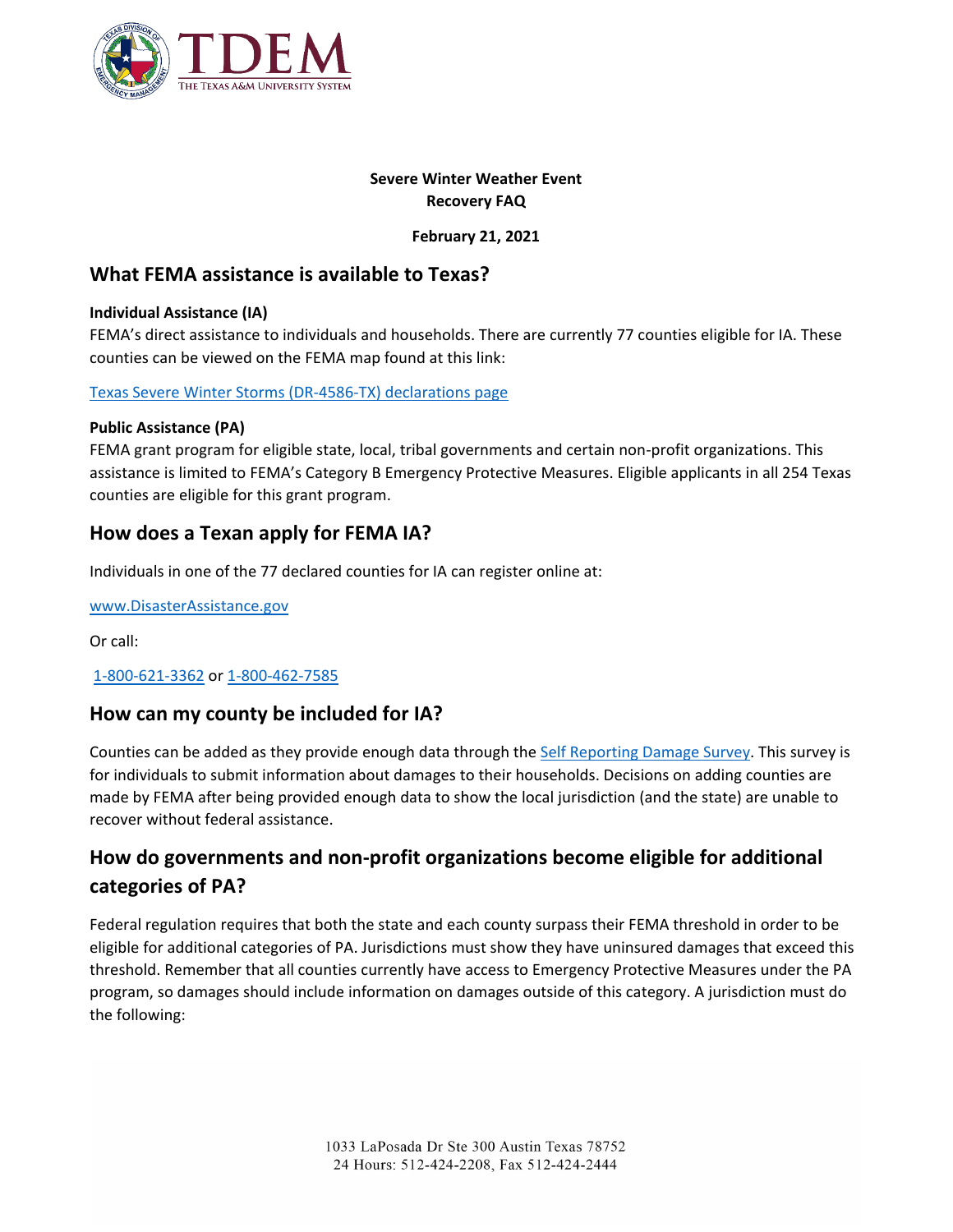- 1. Submit a [Disaster Summary Outline](https://dso.soc.texas.gov/) (paper versions are available through your TDEM District Coordinator) where they can report the damages sustained for emergency and permanent work.
- 2. Continue to update DSOs as new damages are identified.
- 3. Work with state emergency management officials to schedule joint preliminary damage assessments (PDAs) to validate and certify damages. Due to COVID-19, PDAs are being managed virtually.

Jurisdictions should ensure they are identifying and reporting all damages, including those for schools and eligible electric cooperatives.

# **How can an eligible government or non-profit organization start the PA process?**

- 1. Submit an official *[Request for Public Assistance \(RPA\)](https://grantee.fema.gov/)*
- 2. *A*ttend an applicant briefing (There will be multiple opportunities. The first will be held Wednesday, February 24, 2021 at 0900. Meeting invitations will be sent out through TDEM regional staff and the State Operations Center).

# **How does an eligible government or non-profit organization track costs?**

Applicants are required to track costs in accordance with FEMA's Public Assistance Category B (emergency [protective measures\) policies.](https://www.fema.gov/sites/default/files/2020-06/fema_public-assistance-program-and-policy-guide_v4_6-1-2020.pdf)

Please find additional cost tracking guidance on the [TDEM Website.](https://tdem.texas.gov/local-officials-resources/)

# **Other Information**

Additional recovery programs have also been made available to aid Texans in recovering from this disaster.

## **Supplemental Nutrition Assistance Program (SNAP)**

The Texas Health and Human Services Commission (HHSC) received federal approval to SNAP recipients to use their food benefits to [purchase hot foods and ready-to-eat meals](https://gov.texas.gov/news/post/governor-abbott-hhsc-announce-federal-approval-allowing-snap-clients-to-purchase-hot-foods) and for the [replacement benefits for food](https://gov.texas.gov/news/post/governor-abbott-hhsc-announce-federal-approval-for-snap-benefit-replacements-due-to-winter-storm)  [lost or destroyed](https://gov.texas.gov/news/post/governor-abbott-hhsc-announce-federal-approval-for-snap-benefit-replacements-due-to-winter-storm) due to impacts from the severe winter storm.

#### **USDA Programs**

The Texas Animal Health Commission (TAHC) continues to work with local, state, federal, and nongovernmental partners to address the severe winter weather effects on Texas livestock and poultry and is working with the [U.S. Department of Agriculture \(USDA\) to deliver programs](https://www.usda.gov/media/press-releases/2021/02/17/usda-ready-assist-farmers-ranchers-and-communities-affected-winter) that provide assistance to rural communities, farmers and ranchers, families and small businesses affected by the recent winter storms.

**If you have any questions, please contact your [TDEM District Coordinator.](https://tdem.texas.gov/field-response/)**